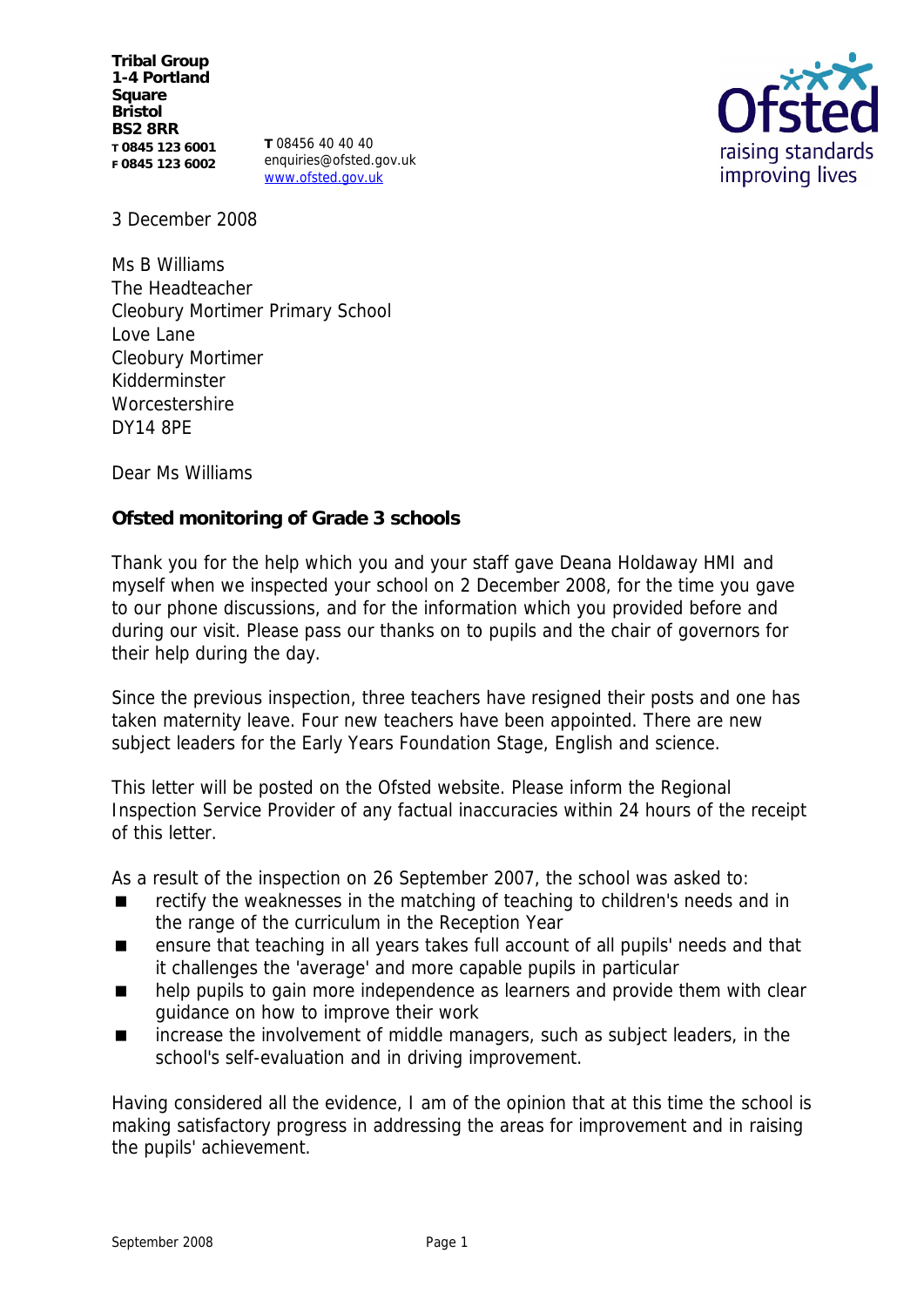

At the time of the previous inspection, provision in the Early Years Foundation Stage (EYFS) was inadequate. The school has made particularly good progress in this area. Adults know the children well and ensure that the imaginative and broad curriculum matches their interests and abilities. Activities are well resourced and organised to secure good progress across all areas of learning. The children are confident and increasingly independent. They are keen to instigate conversations and happily put on aprons, or select apparatus to support their learning, without adult supervision. Throughout the day, adults seize all opportunities for learning and make every effort to extend language and learning by talking to the children. For example, during a play dough activity the teacher frequently reinforced earlier phonic learning and conversations about a map of the world and objects on the advent calendar which skilfully broadened the children's knowledge and understanding. The great majority of children are on course to meet the early learning goals, set for them nationally, by the beginning of Year 1.

Progress against the other improvements points has been inconsistent. The school sets challenging targets and senior leaders are able to identify which pupils are underperforming because of the half-termly checks on their progress. Suitable interventions are in place to raise standards. However, their impact is variable. For example, teacher assessments at the end of Key Stage 1 show a continuing decline and standards are significantly below what is expected. The picture is more positive at the end of Key Stage 2 where, although national test results have yet to be validated, it is clear that standards are at least in line with the national average. A much higher proportion of pupils made the expected progress during the key stage than at the time of the previous inspection.

The school has placed a strong focus on improving aspects of teaching. Monitoring of teaching is regular. However, visits to lessons by inspectors and a scrutiny of work in books showed that too much teaching is still not challenging the average and higher ability pupils. For example, in a lesson focusing on speaking and listening, all pupils were working towards the same learning objective and there was insufficient expectation and challenge for the most articulate. Similarly, in mathematics and science books all pupils regularly worked towards the same learning objective but with different levels of support. Higher achieving pupils often have to complete the same activities as lower achievers before moving on to extension work. The school's assessment data indicates that in some year groups and subjects the proportion of pupils on track to achieve above age related expectations is well below the school's target.

Marking of pupils' work has improved and pupils confirm that it does help them understand how they can improve their literacy and numeracy skills. Pupils routinely self assess the progress they have made at the end of a lesson and there is evidence in a minority of books of pupils responding thoughtfully to written comments made by their teachers. These developments, and the increased opportunities for pupils to show initiative and work collaboratively, demonstrate how the school has helped pupils gain more independence as learners.